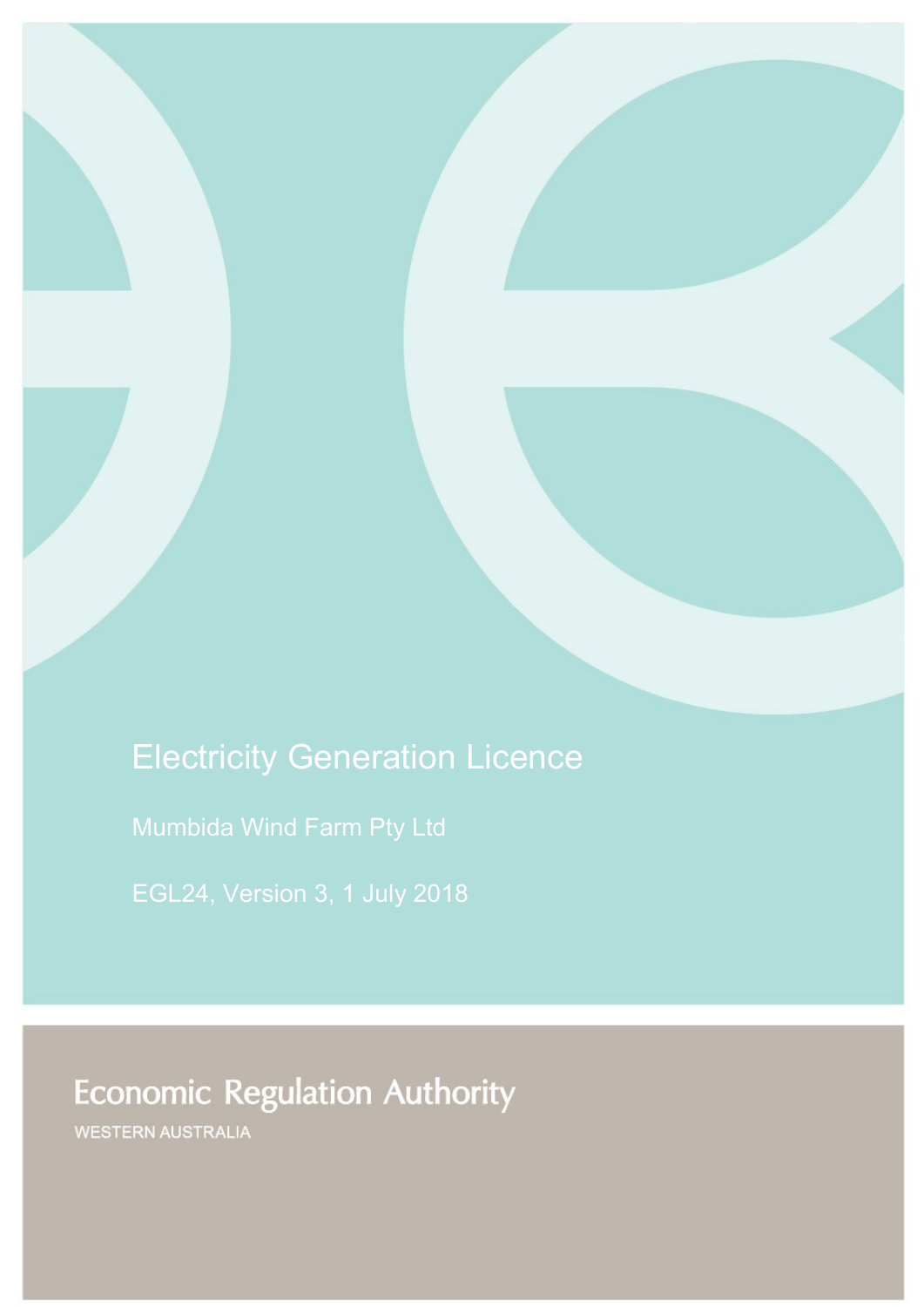### *ELECTRICITY INDUSTRY ACT 2004 (WA)*

| Licensee Name:            | Mumbida Wind Farm Pty Ltd                               |
|---------------------------|---------------------------------------------------------|
|                           | ACN 147 431 436                                         |
| Licence Area:             | The area set out in the plan referred to in clause 2.5. |
| Licence Number:           | EGL24                                                   |
| <b>Commencement Date:</b> | 17 March 2011                                           |
| <b>Version Number:</b>    | 3                                                       |
| <b>Version Date:</b>      | 1 July 2018                                             |
| <b>Expiry Date:</b>       | 16 March 2041                                           |

Signed by a delegate; member; or the Chair of the Economic Regulation Authority

1 July 2018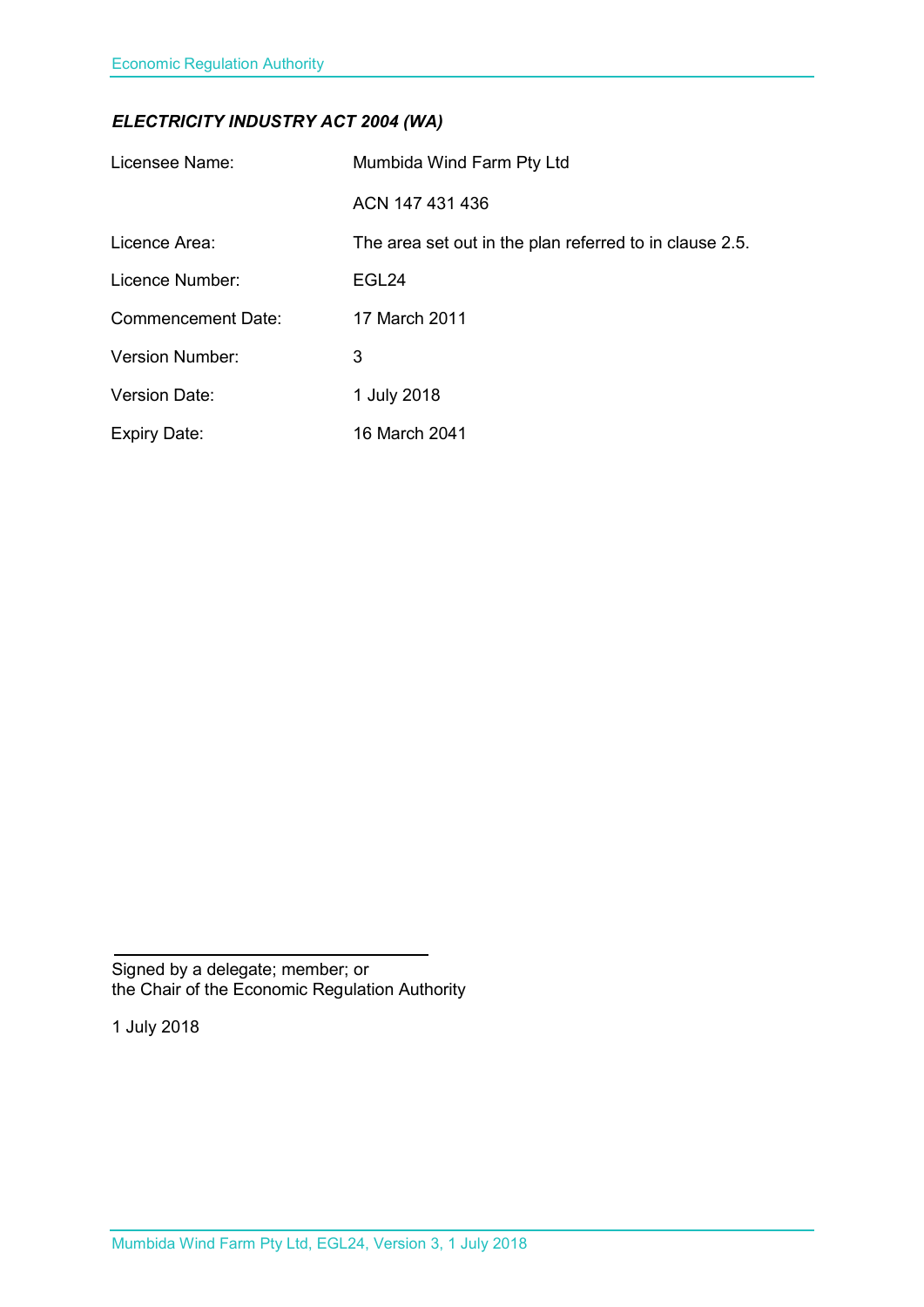### Index

| 1.                                                 |     |  |  |
|----------------------------------------------------|-----|--|--|
|                                                    | 1.1 |  |  |
|                                                    | 1.2 |  |  |
| 2.                                                 |     |  |  |
|                                                    | 2.1 |  |  |
|                                                    | 2.2 |  |  |
|                                                    | 2.3 |  |  |
|                                                    | 2.4 |  |  |
|                                                    | 2.5 |  |  |
| 3.                                                 |     |  |  |
|                                                    | 3.1 |  |  |
|                                                    | 3.2 |  |  |
|                                                    | 3.3 |  |  |
|                                                    | 3.4 |  |  |
|                                                    | 3.5 |  |  |
|                                                    | 3.6 |  |  |
|                                                    | 3.7 |  |  |
|                                                    | 3.8 |  |  |
|                                                    | 3.9 |  |  |
| $\mathbf{4}$ .                                     |     |  |  |
|                                                    | 4.1 |  |  |
|                                                    | 4.2 |  |  |
|                                                    | 4.3 |  |  |
|                                                    | 4.4 |  |  |
|                                                    | 4.5 |  |  |
| 5. AUDITS AND PERFORMANCE REPORTING OBLIGATIONS 10 |     |  |  |
|                                                    | 5.1 |  |  |
|                                                    | 5.2 |  |  |
|                                                    | 5.3 |  |  |
|                                                    |     |  |  |
|                                                    |     |  |  |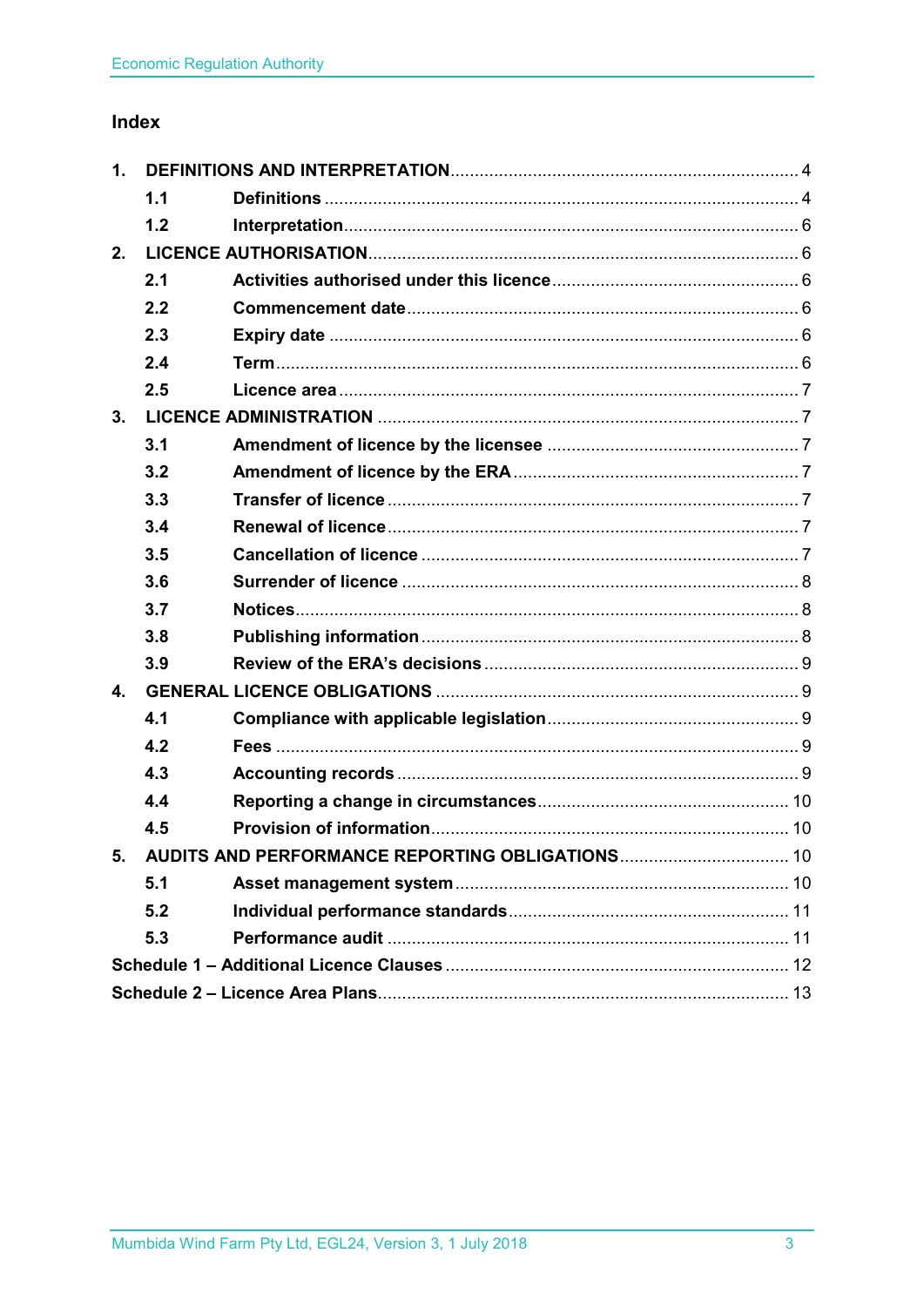### <span id="page-3-0"></span>**1. DEFINITIONS AND INTERPRETATION**

#### <span id="page-3-1"></span>**1.1 Definitions**

1.1.1 In this *licence*, the following definitions apply unless the context otherwise requires:

*Act* means the *Electricity Industry Act 2004* (WA).

#### *applicable legislation* means:

- (a) the *Act*; and
- (b) the *Regulations* and the *Codes*.

*asset management system* means the measures that are to be taken by the *licensee* for the proper maintenance, expansion or reduction of the *generating works*.

*business day* means a day which is not a Saturday, Sunday or a Public Holiday in Western Australia.

*Code* means:

- (a) Not Used
- (b) Not Used
- (c) the *Electricity Industry (Metering) Code 2012*;
- (d) Not Used

*commencement date* means the date the *licence* was first granted by the *ERA* being the date specified in clause 2.2.

*electricity* has the meaning given to that term in section 3 of the *Act*.

*electronic means* means:

- (a) the internet;
- (b) email, being:
	- (i) in relation to the *ERA*, the *ERA's* email address as notified to the *licensee*; and
	- (ii) in relation to the *licensee*, the email address specified in the licence application or other such email address as notified in writing to the *ERA*; or
	- (iii) any other similar means,

but does not include facsimile or telephone.

*ERA* means the Economic Regulation Authority.

*expiry date* means the date specified in clause 2.3.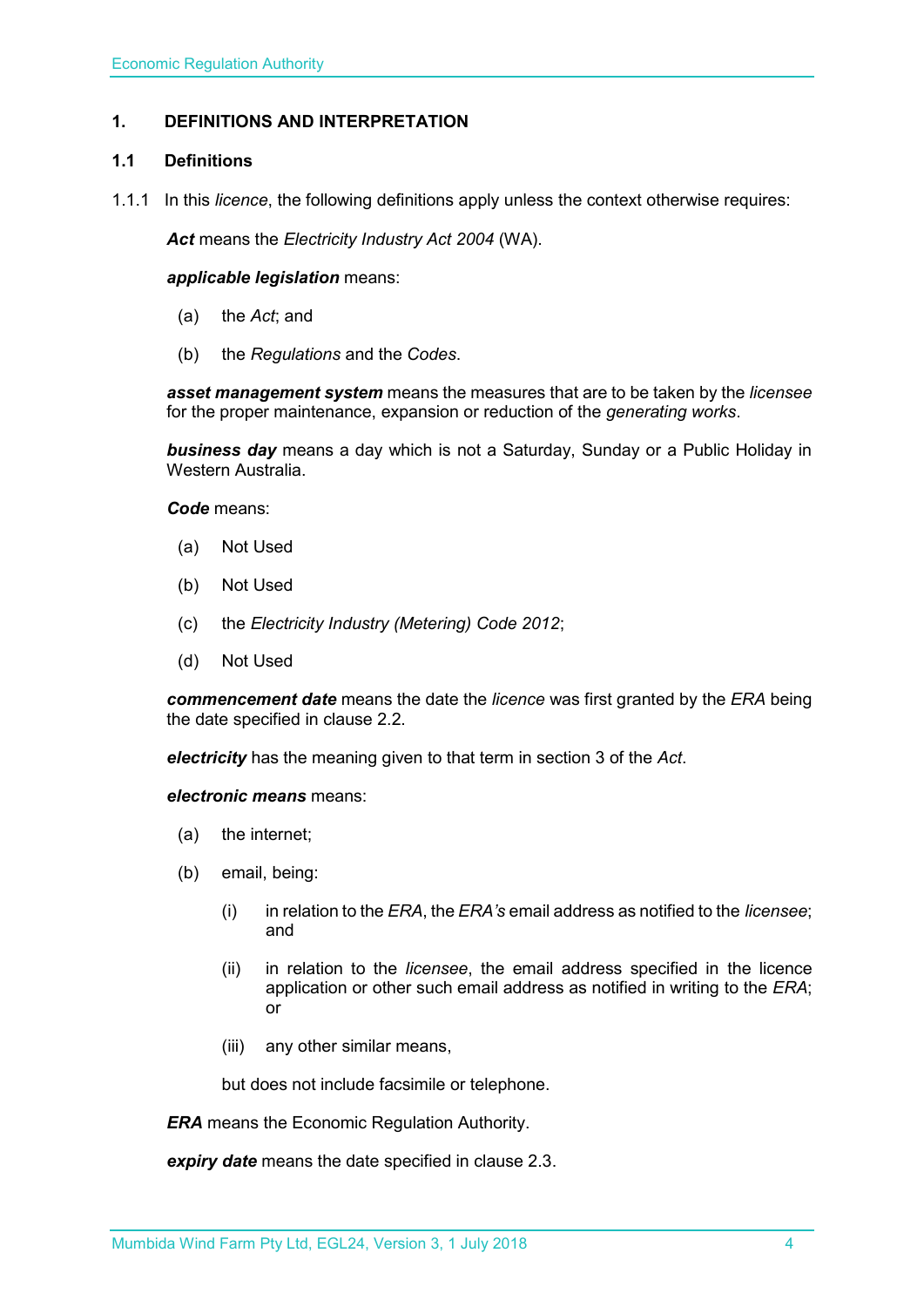*generating works* has the meaning given to that term in section 3 of the *Act.*

*individual performance standards* mean any standards prescribed by the *ERA* for an individual *licensee* pursuant to clause 5.2 of the *licence*.

*licence* means:

- (a) this document (excluding the title page and the second page of this document);
- (b) any Schedules to this document; and
- (c) any individual *performance standards* approved by the *ERA* pursuant to clause 5.2.

*licence area* is the area stated in clause 2.5 of this licence.

*licensee* means Mumbida Wind Farm Pty Ltd, ACN 147 431 436.

*licensee's assets* means the *licensee*'s *distribution system*, *transmission system* or *generating works* (as the case may be).

*notice* means a written notice, agreement, consent, direction, representation, advice, statement or other communication required or given pursuant to, or in connection with, this *licence*.

*operate* has the meaning given to that term in section 3 of the *Act*.

*performance audit* means an audit of the effectiveness of measures taken by the *licensee* to meet the *performance criteria* in this *licence*.

#### *performance criteria* means:

- (a) the terms and conditions of the *licence*; and
- (b) any other relevant matter in connection with the *applicable legislation* that the *ERA* determines should form part of the *performance audit*.

**publish** in relation to a report or information means either:

- (a) posting the report or information on the *licensee's* website; or
- (b) sending the report or information to the *ERA* to be published on the *ERA's* website.

#### *Regulations* means:

- (a) *Economic Regulation Authority (Licensing Funding) Regulations 2014*;
- (b) Not Used
- (c) Not Used
- (d) *Electricity Industry (Licence Conditions) Regulations 2005*;
- (e) Not Used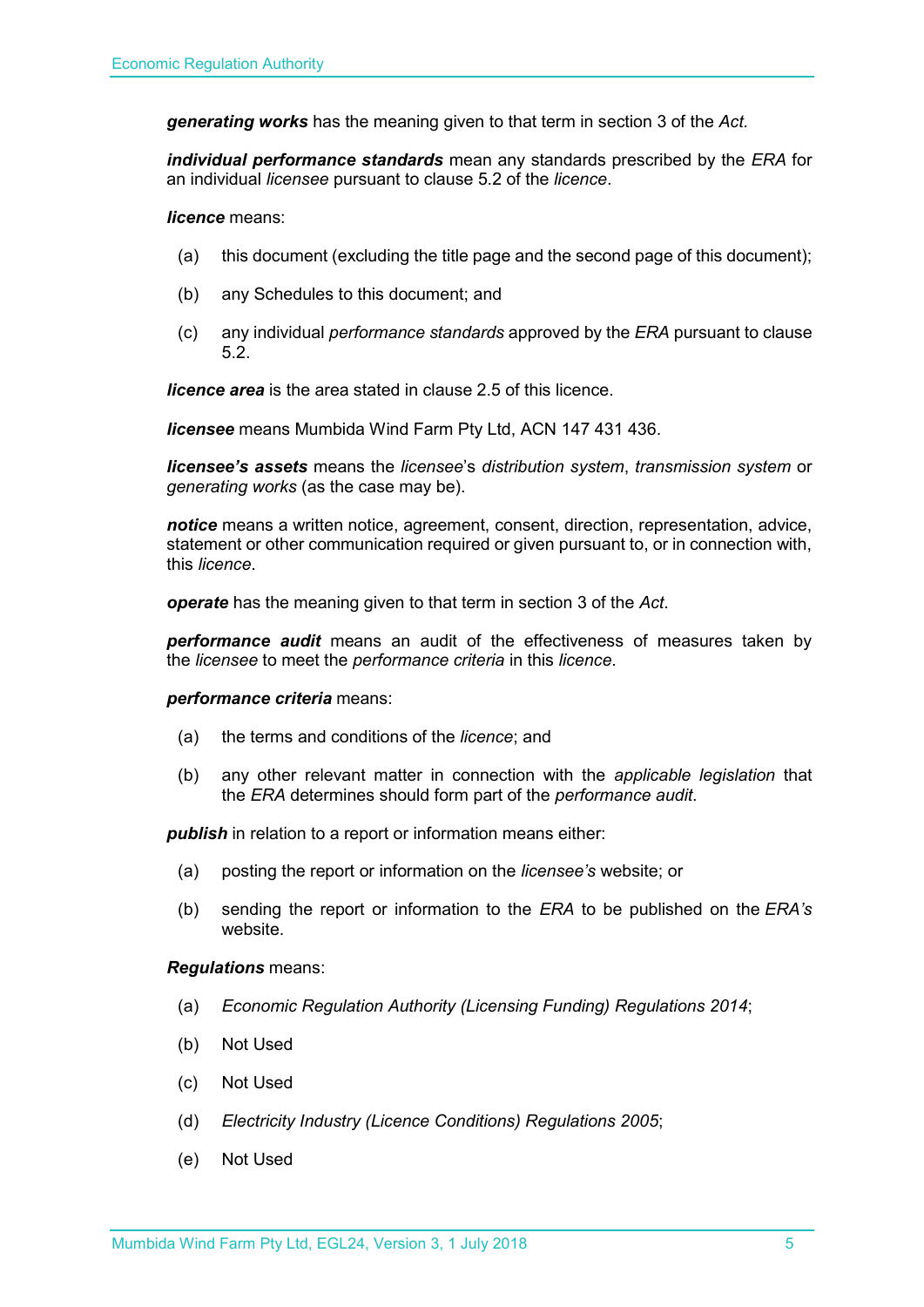(f) Not Used

*related body corporate* has the meaning given to that term in section 50 of the *Corporations Act 2001 (Cwth)*.

*reviewable decision* means a decision by the *ERA* pursuant to:

- (a) clause 3.8.3;
- (b) clause 5.1.5;
- (c) clause 5.1.7;
- (d) clause 5.2.2;
- (e) clause 5.3.2; or
- (f) clause 5.3.4,

of this *licence*.

*version date* means the date on which the *licence* was last amended pursuant to clause 3.1 or clause 3.2.

#### <span id="page-5-0"></span>**1.2 Interpretation**

1.2.1 A reference in this *licence* to any *applicable legislation* includes, unless the context otherwise requires, any statutory modification, amendment, replacement or re-enactment of that *applicable legislation*.

#### <span id="page-5-1"></span>**2. LICENCE AUTHORISATION**

#### <span id="page-5-2"></span>**2.1 Activities authorised under this licence**

2.1.1 The *licensee* is granted a licence for the *licence area* to construct and *operate generating works* or *operate* existing *generating works* in accordance with the terms and conditions of this *licence*.

#### <span id="page-5-3"></span>**2.2 Commencement date**

2.2.1 17 March 2011

#### <span id="page-5-4"></span>**2.3 Expiry date**

2.3.1 16 March 2041

### <span id="page-5-5"></span>**2.4 Term [Section 15 of the Act]**

- 2.4.1 This *licence* commences on the *commencement date* and continues until the earlier of:
	- (a) the cancellation of the *licence* pursuant to clause 3.5 of this *licence*;
	- (b) the surrender of the *licence* pursuant to clause 3.6 of this *licence*; or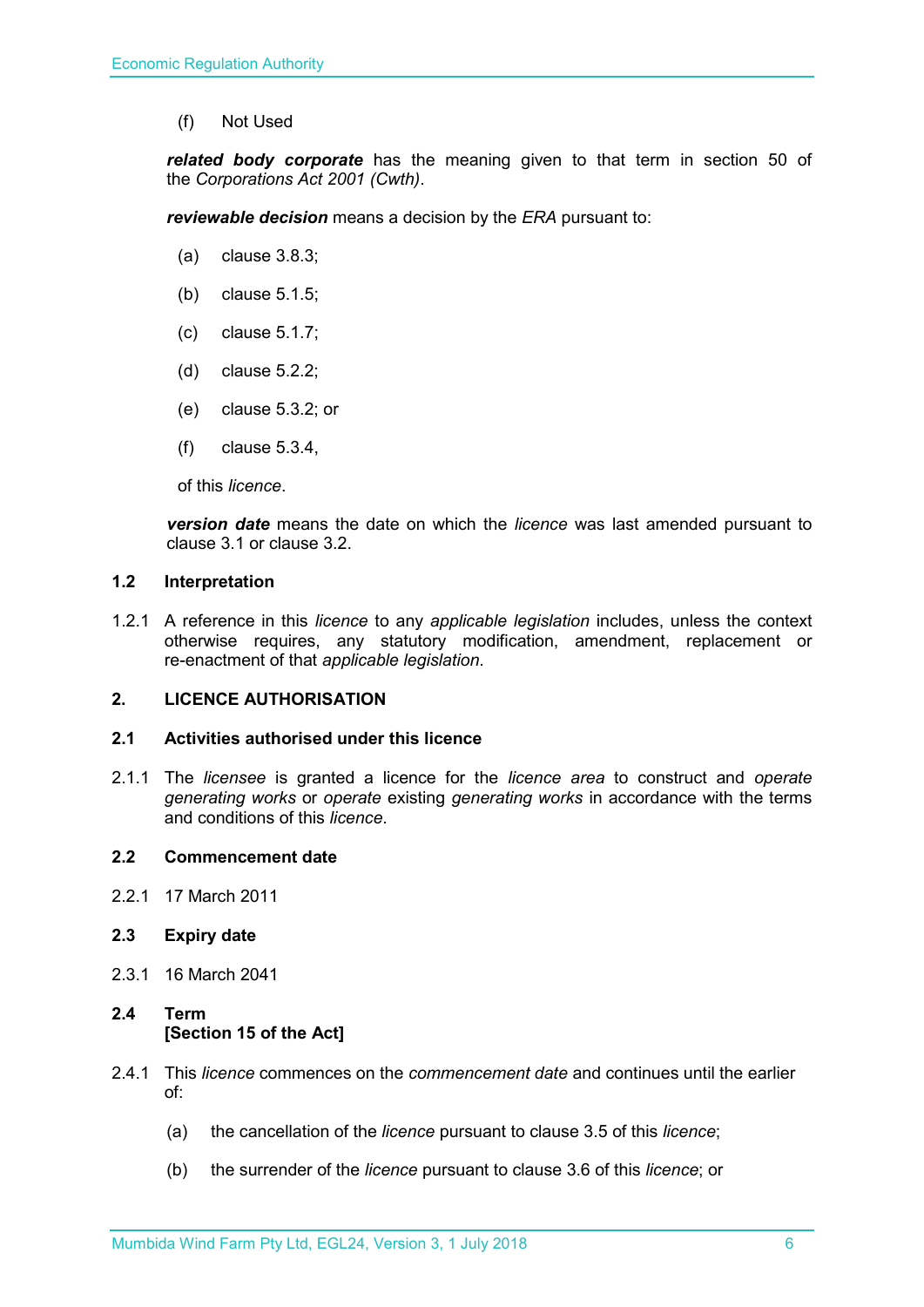(c) the *expiry date*.

#### <span id="page-6-0"></span>**2.5 Licence area**

2.5.1 The *licence area* is set out in plan(s):

ERA-EL-125

2.5.2 The *licence area* plan(s) is provided in Schedule 2.

### <span id="page-6-1"></span>**3. LICENCE ADMINISTRATION**

- <span id="page-6-2"></span>**3.1 Amendment of licence by the licensee [Section 21 of the Act]**
- 3.1.1 The *licensee* may apply to the *ERA* to amend the *licence* in accordance with the *Act.*

#### <span id="page-6-3"></span>**3.2 Amendment of licence by the ERA [Section 22 of the Act]**

- 3.2.1 Subject to any *applicable legislation*, the *ERA* may amend the *licence* at any time in accordance with this clause.
- 3.2.2 Before amending the *licence* under clause 3.2.1, the *ERA* must:
	- (a) provide the *licensee* with written *notice* of the proposed amendments under consideration by the *ERA*;
	- (b) allow 15 *business days* for the *licensee* to make submissions on the proposed amendments; and
	- (c) take into consideration those submissions.
- 3.2.3 This clause also applies to the substitution of the existing *licence*.
- 3.2.4 For avoidance of doubt, the *licensee* will not have to pay a fee for amendments under clause 3.2.1.

#### <span id="page-6-4"></span>**3.3 Transfer of licence [Section 18 of the Act]**

3.3.1 This *licence* may be transferred only in accordance with the *Act.*

#### <span id="page-6-5"></span>**3.4 Renewal of licence [Section 16 of the Act]**

3.4.1 This *licence* may be renewed only in accordance with the *Act*.

#### <span id="page-6-6"></span>**3.5 Cancellation of licence [Section 35 of the Act]**

3.5.1 This *licence* may be cancelled only in accordance with the *Act*.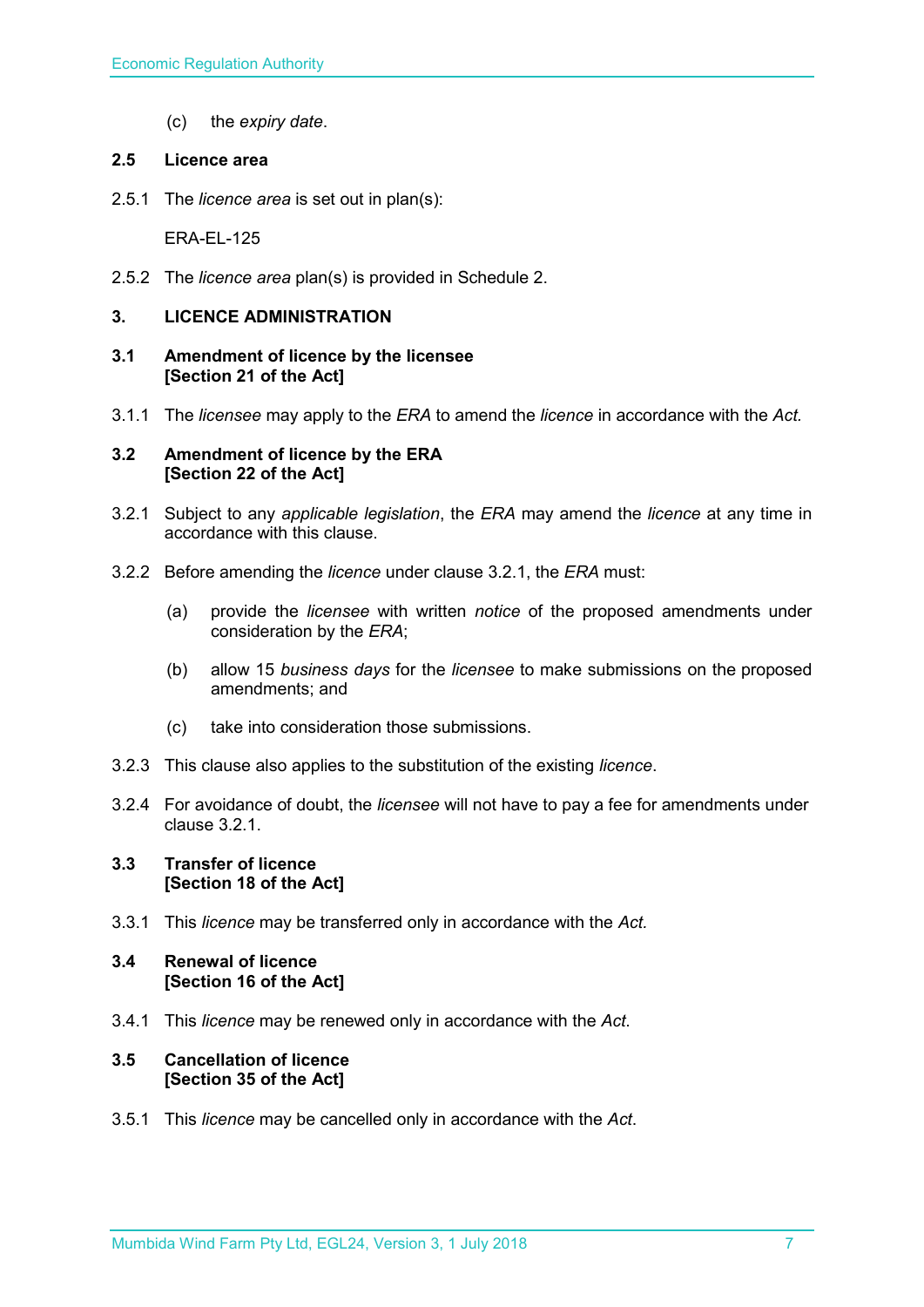#### <span id="page-7-0"></span>**3.6 Surrender of licence [Schedule 1 of the Act]**

- 3.6.1 The *licensee* may only surrender the *licence* pursuant to this clause 3.6.
- 3.6.2 If the *licensee* intends to surrender the *licence* the *licensee* must, by *notice* in writing to the *ERA*:
	- (a) set out the date that the *licensee* wishes the surrender of the *licence* to be effective; and
	- (b) set out the reasons why the *licensee* wishes to surrender the *licence*, including the reasons why it would not be contrary to the public interest for the surrender of the *licence* to be effective on the date set out in the *notice*.
- 3.6.3 Upon receipt of the *notice* from the *licensee* pursuant to clause 3.6.2, the *ERA* will publish the *notice*.
- 3.6.4 Notwithstanding clause 3.6.2, the surrender of the *licence* will only take effect on the later of the day that:
	- (a) the *ERA* publishes a notice of the surrender in the Western Australian Government Gazette, such date to be at the discretion of the *ERA*; and
	- (b) the *licensee* hands back the *licence* to the *ERA*.
- 3.6.5 The *licensee* will not be entitled to a refund of any fees by the *ERA*.

#### <span id="page-7-1"></span>**3.7 Notices**

- 3.7.1 Unless otherwise specified, all *notices* must be in writing.
- 3.7.2 A *notice* will be regarded as having been sent and received:
	- (a) when delivered in person to the addressee; or
	- (b) three *business days* after the date of posting if the *notice* is posted in Western Australia; or
	- (c) five *business days* after the date of posting if the *notice* is posted outside Western Australia; or
	- (d) if sent by facsimile when, according to the sender's transmission report, the *notice* has been successfully received by the addressee; or
	- (e) if sent by *electronic means* when, according to the sender's electronic record, the *notice* has been successfully sent to the addressee.

#### <span id="page-7-2"></span>**3.8 Publishing information**

3.8.1 The *ERA* may direct the *licensee* to *publish*, within a specified timeframe, any information it considers relevant in connection with the *licensee* or the performance by the *licensee* of its obligations under this *licence*.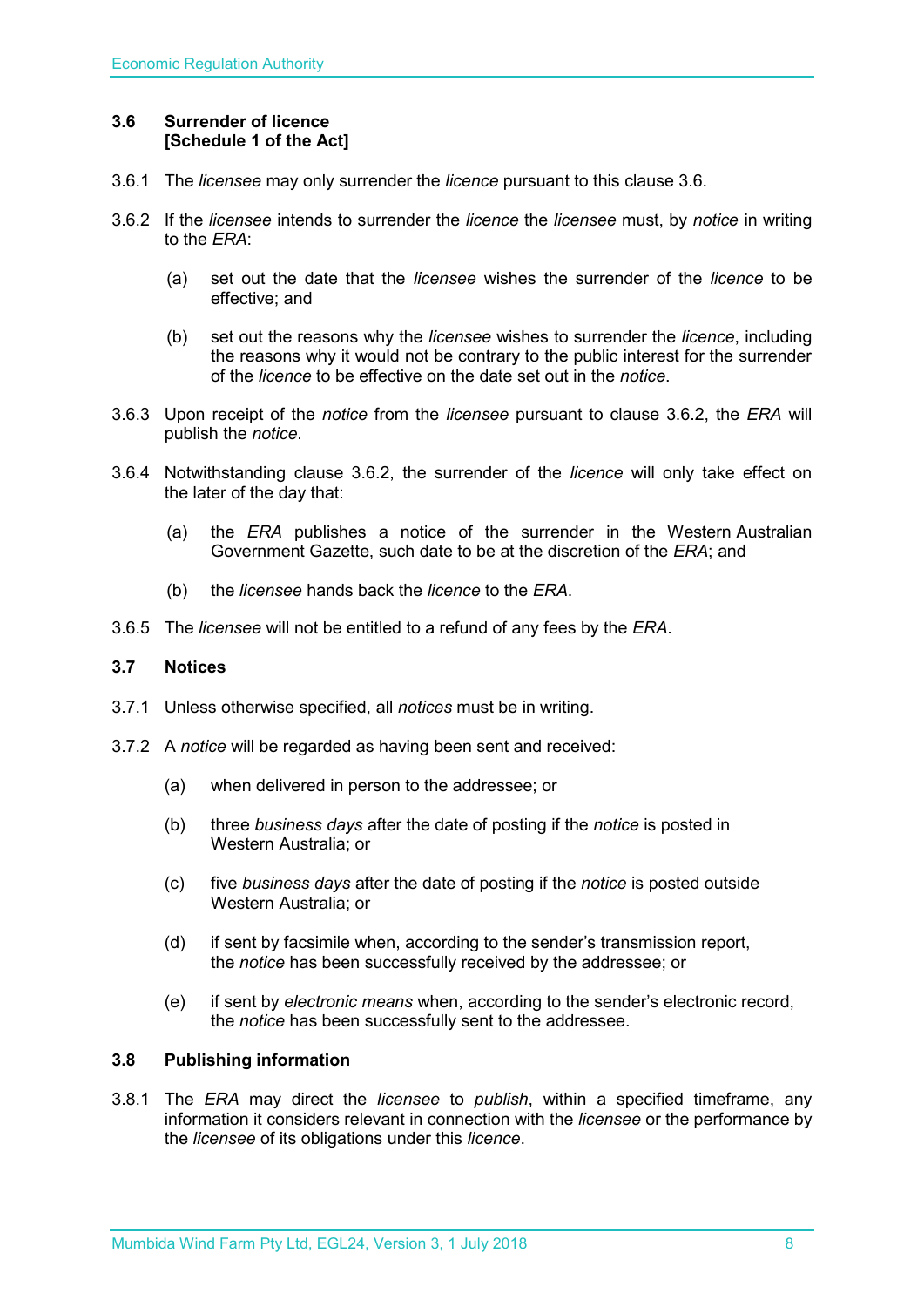- 3.8.2 Subject to clause 3.8.3, the *licensee* must *publish* the information referred to in clause 3.8.1.
- 3.8.3 If the *licensee* considers that the information is confidential it must:
	- (a) immediately notify the *ERA*; and
	- (b) seek a review of the *ERA's* decision in accordance with clause 3.9.
- 3.8.4 Once it has reviewed the decision, the *ERA* will direct the *licensee* in accordance with the review to:
	- (a) *publish* the information;
	- (b) *publish* the information with the confidential information removed or modified; or
	- (c) not *publish* the information.

#### <span id="page-8-0"></span>**3.9 Review of the ERA's decisions**

- 3.9.1 The *licensee* may seek a review of a *reviewable decision* by the *ERA* pursuant to this *licence* in accordance with the following procedure:
	- (a) the *licensee* shall make a submission on the subject of the *reviewable decision* within 10 *business days* (or other period as approved by the *ERA*) of the decision; and
	- (b) the *ERA* will consider the submission and provide the *licensee* with a written response within 20 *business days*.
- 3.9.2 For avoidance of doubt, this clause does not apply to a decision of the *ERA* pursuant to the *Act*, nor does it restrict the *licensee's* right to have a decision of the *ERA* reviewed in accordance with the *Act*.

#### <span id="page-8-1"></span>**4. GENERAL LICENCE OBLIGATIONS**

#### <span id="page-8-2"></span>**4.1 Compliance with applicable legislation**

4.1.1 Subject to any modifications or exemptions granted pursuant to the *Act*, the *licensee* must comply with any *applicable legislation*.

#### <span id="page-8-3"></span>**4.2 Fees**

4.2.1 The *licensee* must pay the applicable fees and charges in accordance with the *Regulations*.

#### <span id="page-8-4"></span>**4.3 Accounting records [Schedule 1 of the Act]**

4.3.1 The *licensee* and any *related body corporate* must maintain accounting records that comply with standards issued by the Australian Accounting Standards Board or equivalent International Accounting Standards.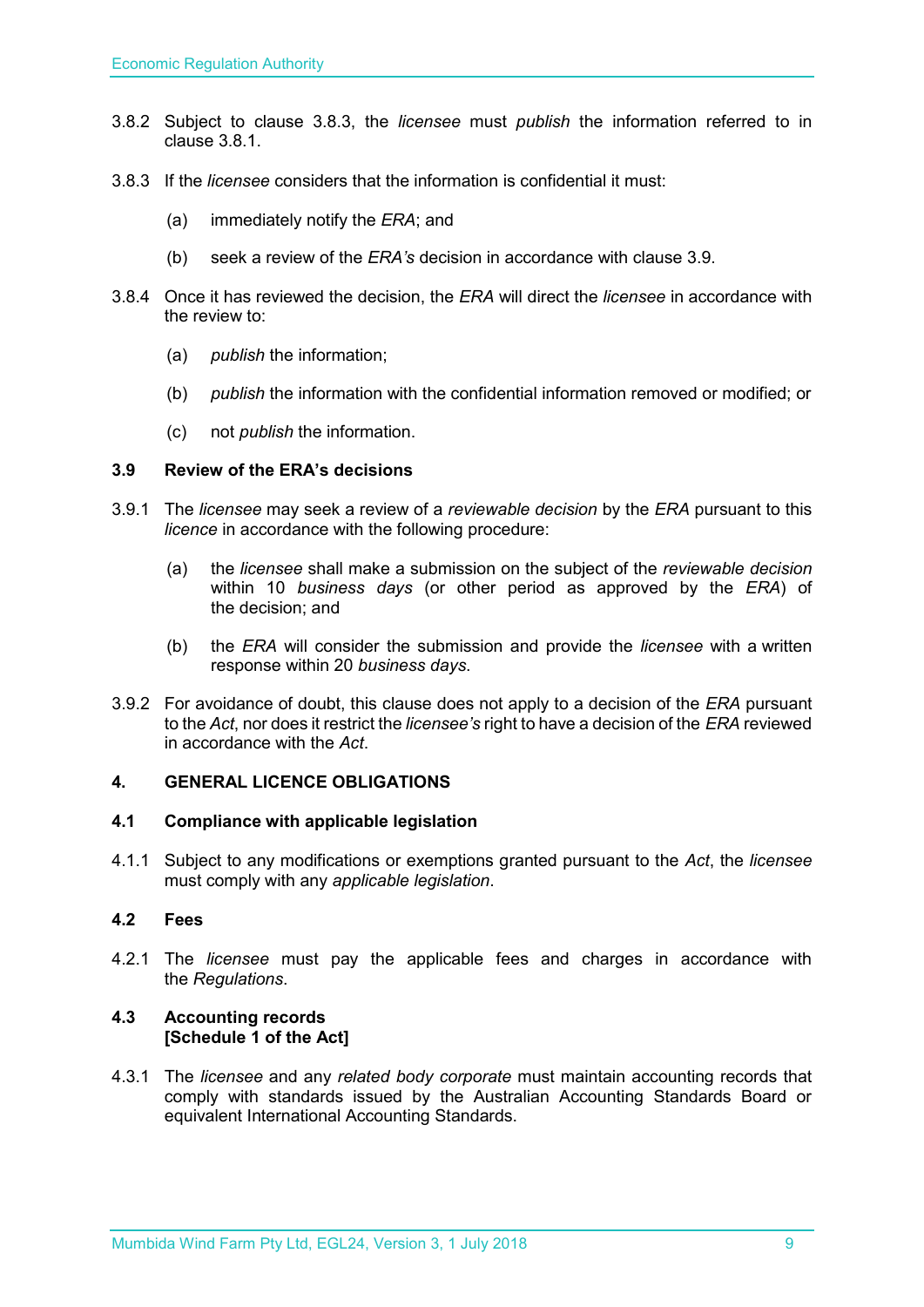#### <span id="page-9-0"></span>**4.4 Reporting a change in circumstances**

- 4.4.1 The *licensee* must report to the *ERA*:
	- (a) if the *licensee* is under external administration as defined by the *Corporations Act 2001 (Cwth)* within 2 *business days* of such external administration occurring; or
	- (b) if the *licensee*:
		- (i) experiences a change in the *licensee's* corporate, financial or technical circumstances upon which this *licence* was granted; and
		- (ii) the change may materially affect the *licensee's* ability to perform its obligations under this *licence*,

within 10 *business days* of the change occurring; or

- (c) if the:
	- (i) *licensee's* name;
	- (ii) *licensee's* ABN; or
	- (iii) *licensee's* address,

changes, within 10 *business days* of the change occurring.

#### <span id="page-9-1"></span>**4.5 Provision of information [Schedule 1 of the Act]**

4.5.1 The *licensee* must provide to the *ERA*, in the manner and form described by the *ERA*, specified information on any matter relevant to the operation or enforcement of the *licence*, the operation of the licensing scheme provided for in Part 2 of the *Act*, or the performance of the *ERA's* functions under that Part.

#### <span id="page-9-2"></span>**5. AUDITS AND PERFORMANCE REPORTING OBLIGATIONS**

#### <span id="page-9-3"></span>**5.1 Asset management system [Section 14 of the Act]**

- 5.1.1 The *licensee* must provide for an *asset management system* in respect of the *licensee's assets*.
- 5.1.2 The *licensee* must notify the *ERA* of the details of the *asset management system* within five *business days* from the later of:
	- (a) the *commencement date*; and
	- (b) the completion of construction of the *licensee's assets*.
- 5.1.3 The *licensee* must notify the *ERA* of any substantial change to the *asset management system* within ten *business days* of such change.
- 5.1.4 The *licensee* must provide the *ERA* with a report by an independent expert, acceptable to the *ERA*, as to the effectiveness of the *asset management system* not less than once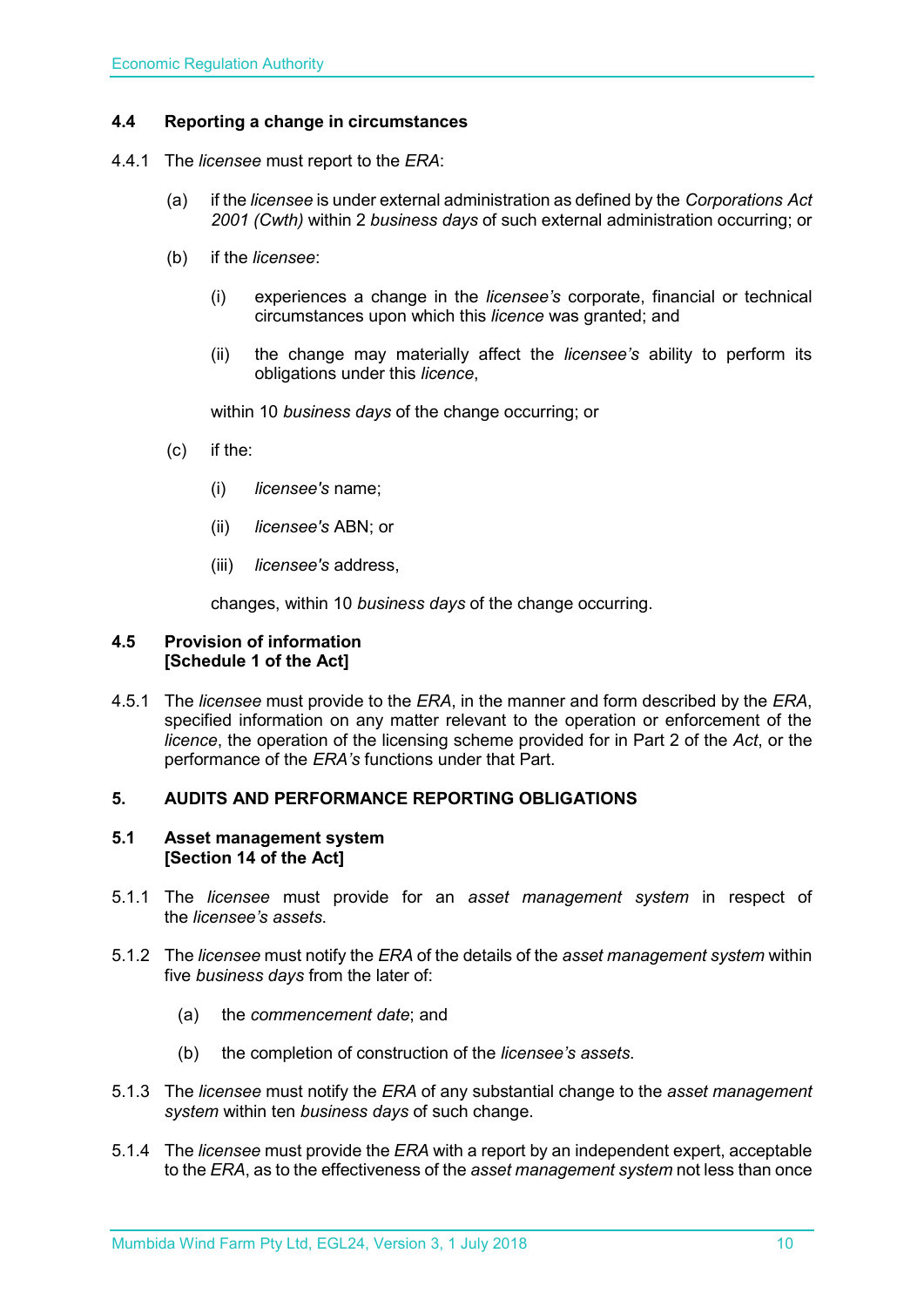in every period of 24 months calculated from the *commencement date (*or any longer period that the *ERA* allows by *notice* in writing).

- 5.1.5 The *licensee* must comply, and must require the *licensee's* expert to comply, with the *ERA's* standard audit guidelines.
- 5.1.6 The *licensee* may seek a review of any of the requirements of the *ERA*'s standard audit guidelines dealing with the *asset management system* in accordance with clause 3.9.
- 5.1.7 The review of the *asset management system* must be conducted by an independent expert approved by the *ERA*. If the *licensee* fails to nominate an independent expert within one month of the date that the review of the *asset management system* was due, or the independent expert nominated by the *licensee* is rejected on two successive occasions by the *ERA*, the *ERA* may choose an independent expert to conduct the review of the *asset management system*.

#### <span id="page-10-0"></span>**5.2 Individual performance standards**

- 5.2.1 Performance standards are contained in *applicable legislation*.
- 5.2.2 The *ERA* may prescribe *individual performance standards* applying to the *licensee* in respect of the *licensee's* obligations under this *licence* or the *applicable legislation*.
- 5.2.3 Before approving any *individual performance standards* under this clause, the *ERA* will:
	- (a) provide the *licensee* with a copy of the proposed *individual performance standards*;
	- (b) allow 15 *business days* for the *licensee* to make submissions on the proposed *individual performance standards*; and
	- (c) take into consideration those submissions.
- 5.2.4 Once approved by the *ERA*, the *individual performance standards* are included as additional terms and conditions to this *licence*.

#### <span id="page-10-1"></span>**5.3 Performance audit [Section 13 of the Act]**

- 5.3.1 The *licensee* must, unless otherwise notified in writing by the *ERA*, provide the *ERA* with a *performance audit* within 24 months after the *commencement date*, and every 24 months thereafter.
- 5.3.2 The *licensee* must comply, and must require the *licensee's* auditor to comply, with the *ERA's* standard audit guidelines.
- 5.3.3 The *licensee* may seek a review of any of the requirements of the *ERA*'s standard audit guidelines in accordance with clause 3.9.
- 5.3.4 The *performance audit* must be conducted by an independent auditor approved by the *ERA*. If the *licensee* fails to nominate an auditor within one month of the date that the *performance audit* was due, or the auditor nominated by the *licensee* is rejected on two successive occasions by the *ERA*, the *ERA* may choose an independent auditor to conduct the *performance audit*.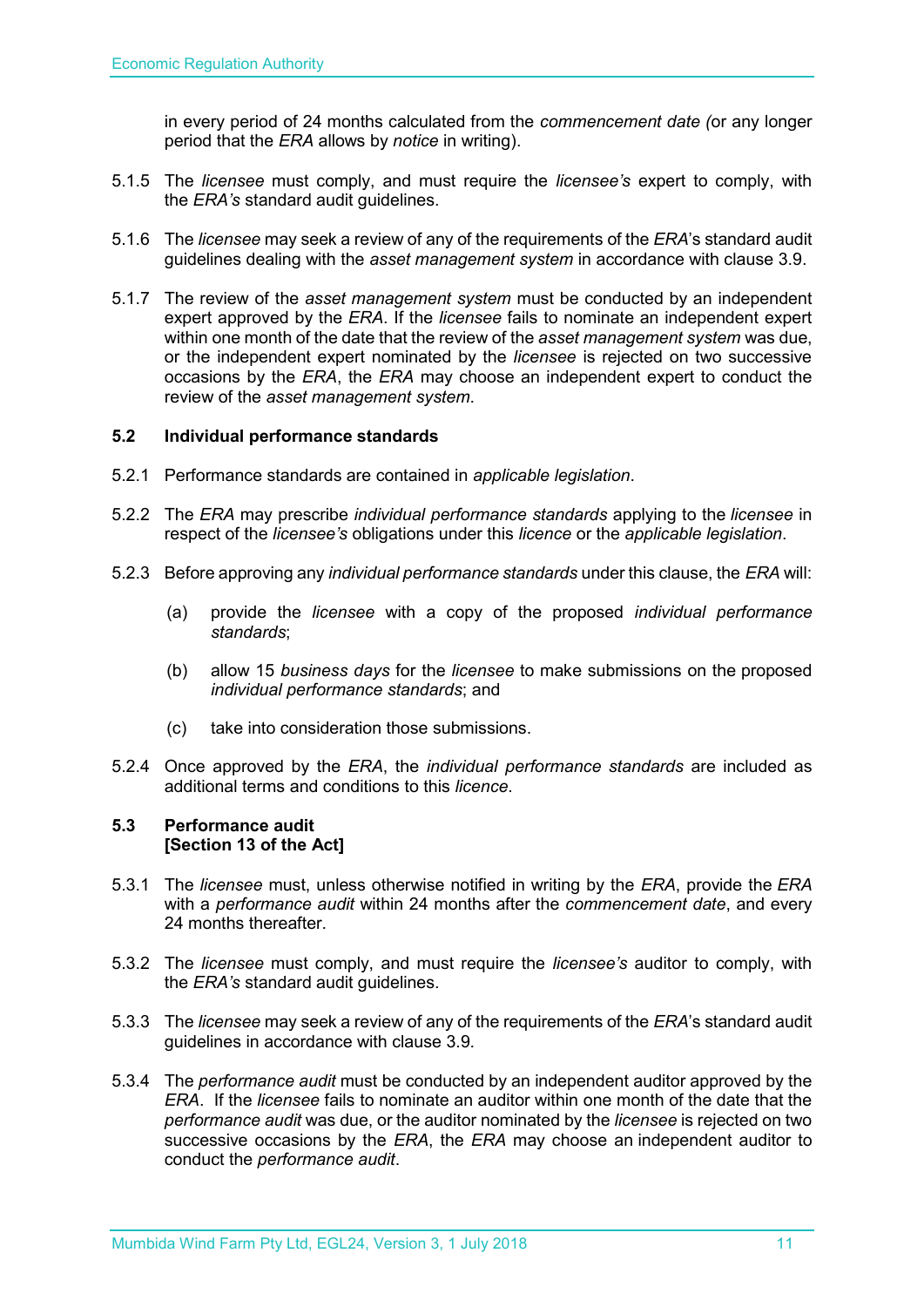# <span id="page-11-0"></span>**Schedule 1 – Additional Licence Clauses**

# **(Not Used)**

Mumbida Wind Farm Pty Ltd, EGL24, Version 3, 1 July 2018 12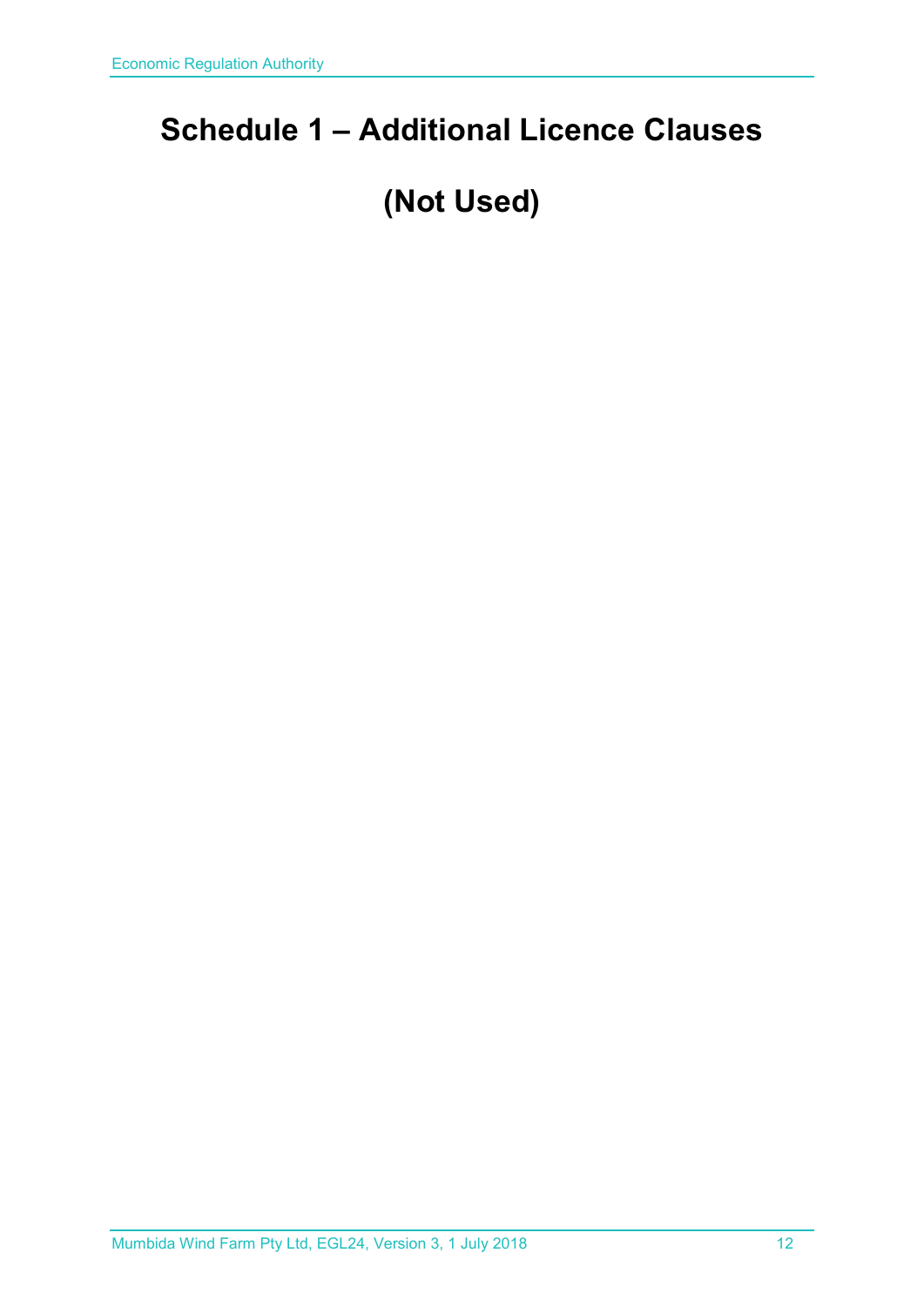# <span id="page-12-0"></span>**Schedule 2 – Licence Area Plans**